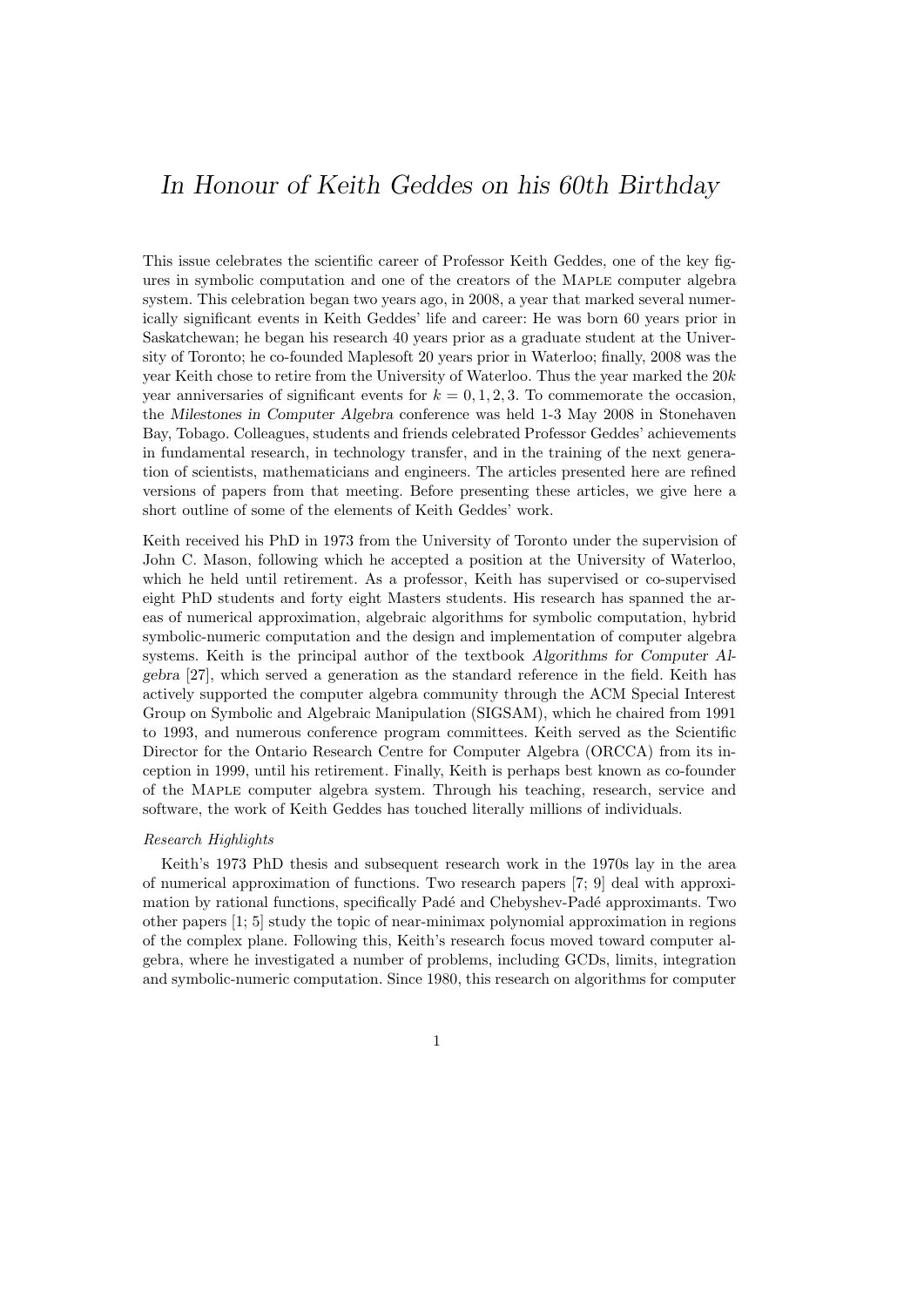algebra has been intertwined with design and development of the Maple computer algebra system, about which we say more later. We summarize some of Keith's many contributions here; a bibliography of his publications appears following this foreword.

Keith's work in the area of symbolic-numeric computation, e.g. [17; 26; 49], has spanned three decades. It exploits the increased problem-solving power that can be realized by a hybrid approach combining traditional numerical computation with automated symbolic analysis. One paper [44], joint with Masters student Wei Wei Zheng, considers numerical computations where a very high precision result is desired. It shows that, rather than performing the complete computation in high precision, it can be significantly more efficient to exploit the speed of hardware precision and to use an iterative refinement scheme to build up the desired high precision result. Another paper [50] develops a new hybrid symbolic-numeric method for the fast and accurate evaluation of multiple integrals. The method is shown to be effective both in high dimensions and with high accuracy. This work exploits the theory of tensor product series developed with Frederick Chapman in his 2003 PhD thesis.

During this period Keith also investigated the computation of GCDs and limits. Two papers [18; 19] present a probabilistic approach to polynomial GCD computation. The significance of these algorithms is that their practical implementations achieve an important speedup compared to traditional algorithms. PhD student Trevor Smedley wrote a thesis on the latter topic. The problem of computing limits of mathematical functions is the topic of another paper [20] that presents a new algorithm based on hierarchical series.

Keith's work on the symbolic computation of integrals has focused on practical problems in computing closed-form solutions of indefinite and definite integrals in computer algebra systems. One paper [22], joint with Masters student L.Y. Stefanus, studies the implementation and extension of the parallel Risch-Norman algorithm. Other papers, e.g. [24; 42; 48], deal with various other aspects of the integration problem.

More recently, Keith as been interested in the symbolic computation of summations and identities. Two papers [43; 47] are joint with PhD student Ha Le, Sergei Abramov of Moscow State University, and Jacques Carette, then of Maplesoft. This work develops some new algorithms and a library of Maple routines for computing closed-form solutions of summation problems. Another paper [51], joint with former PhD student Frederick Chapman, presents an algorithm for generating and proving a variety of mathematical function identities.

## Algorithms for Computer Algebra

Keith Geddes' textbook, Algorithms for Computer Algebra, with Stephen Czapor and George Labahn, appeared in the early 1990s and served as the first standard reference in the field. This work compiled and fleshed out a body of essential computer algebra knowledge, much of which had previously been available only through a myriad of conference and journal papers, unpublished theses and word of mouth. Even today, it remains the only general text to explain certain important topics in detail, such as multivariate Hensel lifting and the Risch algorithm for indefinite integration. One of the unique benefits of this text is that its chapters were refined over a decade by use in a heavily subscribed computer algebra course and through implementation by the authors of all of the algorithms in a widely used computer algebra system.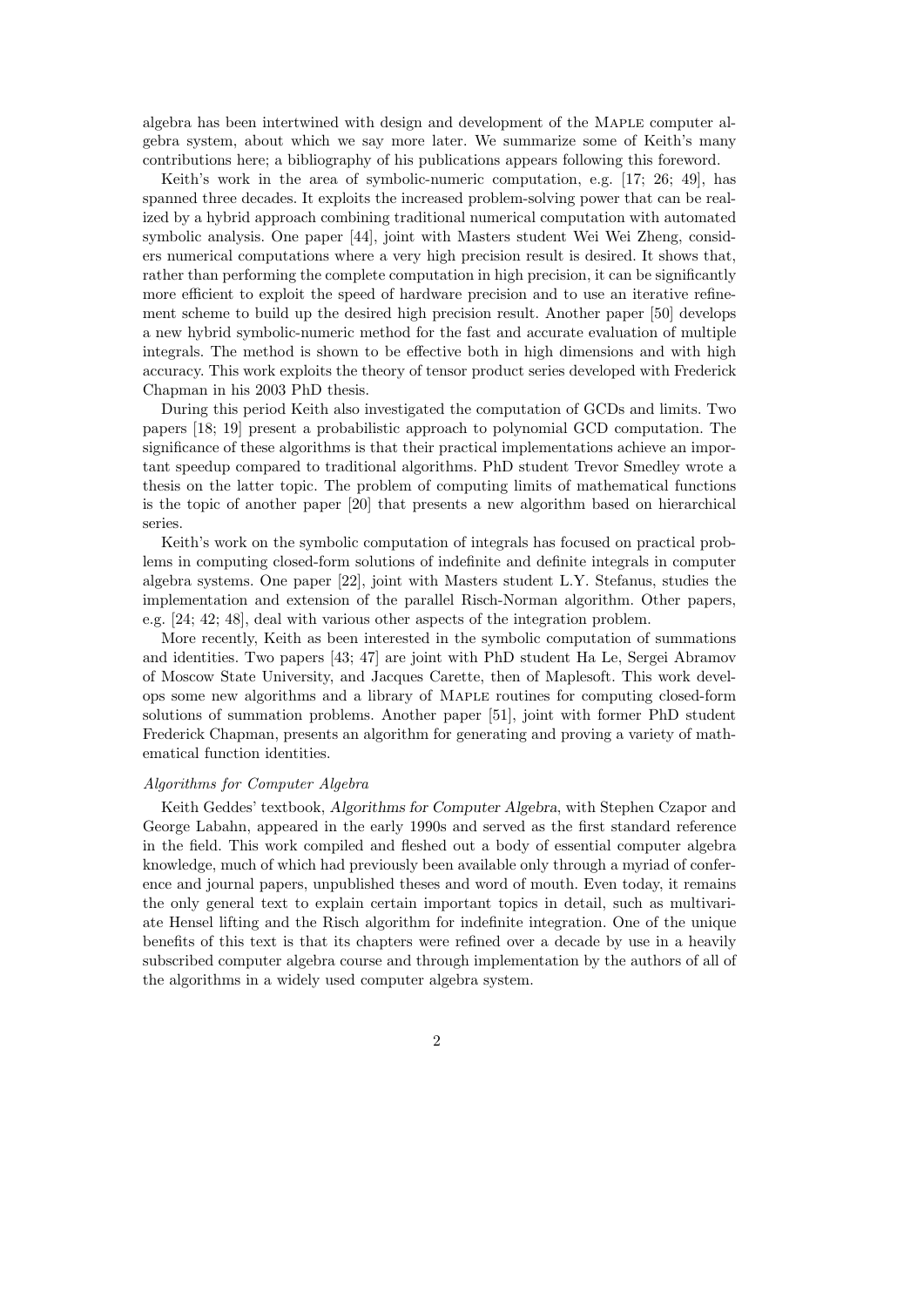#### Maple

Keith Geddes and Gaston Gonnet, now at ETH Zürich, created the MAPLE research project in the Symbolic Computation Group at the University of Waterloo and are cofounders of the software company Maplesoft. While both contributed to all aspects of the Maple system, Keith Geddes was the principal architect of the core library of fundamental mathematical algorithms.

Maple was conceived in December of 1980 and was used immediately as a research and teaching tool. Two papers [10; 13], published in 1983 and 1984, describe the basic design decisions taken for the system and present performance measurements. A detailed history of Maple is available elsewhere (http://www.scg.uwaterloo.ca/history). We find it remarkable that the set of decisions taken three decades ago remain a sound basis for a major computer algebra system, and consequently a highly successful and wellrespected mathematical software business. The current version of Maple is described in the reference works [52; 53].

It is hard to find a part of the Maple library where Keith has not had a direct influence. His contributions to the basic mathematics engine of Maple are used by every Maple user every day. Without his work on efficient basic routines for polynomial algebra, including work on the Hensel-based GCD and factorization of multivariate polynomials, Maple would not be usable at all.

Although his textbook and published research articles would make a successful career for anyone, Keith Geddes would argue that it is his code in Maple that represents his most significant contribution to research and practical applications.

#### The Milestones in Computer Algebra Conference

To celebrate the Keith's contributions to computer algebra, some four dozen scientific colleagues from three continents came together for the Milestones in Computer Algebra conference 1-3 May 2008. The participants included eight distinguished invited speakers, two dozen colleagues who contributed scientific papers and posters, and others who come to pay their respects. In addition, a great many colleagues sent their wishes, but could not attend in person. Each of the invited talks touched on Keith's work in some important way, from providing historical context to presenting related current research. These were presented over three days, in the sequence:

- Joel Moses, Macsyma: A Personal History
- Michael Monagan. How Fast Can We Multiply and Divide Sparse Polynomials?
- Gaston Gonnet, Maple as a Prototyping Language
- Peter Paule, Integrals, Sums and Computer Algebra
- B. David Saunders, Linear Algebra
- David Stoutemyer, Ten Commandments for Good Default Expression Simplification
- Jan Verschelde, Tropical Algebraic Geometry in Maple

In addition, Jim Cooper, the President and CEO of Maplesoft, recounted his experiences with Maple, the company and our field in his post-banquet presentation, 20 Years and 6 Definitions of Zero Later....

3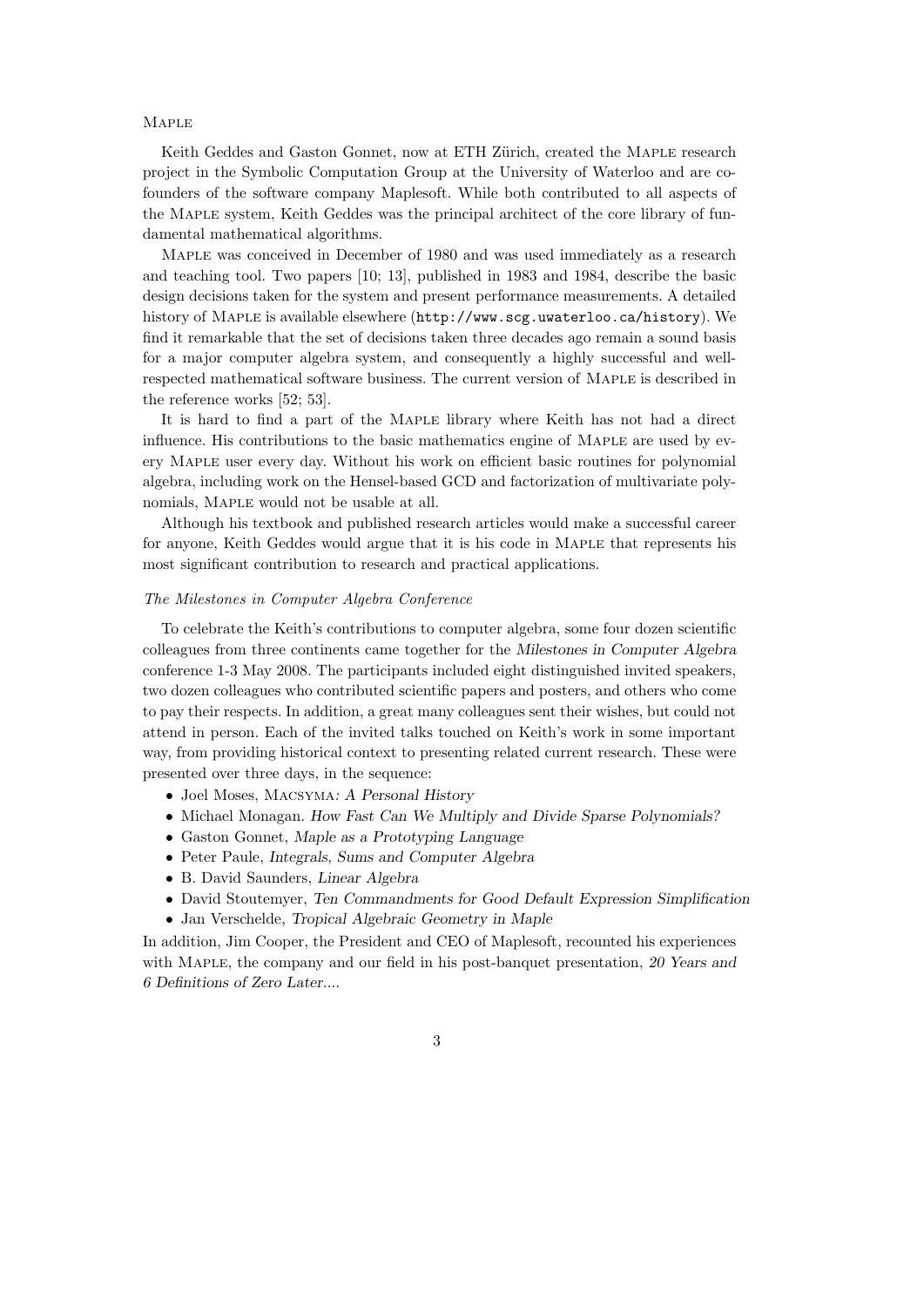#### This Issue

This issue presents refined versions of some of the contributions to the Milestones in Computer Algebra conference. From the above discussion, we can appreciate the breadth of the contribution of Keith Geddes to computer algebra and are pleased to say that the articles in this issue reflect that legacy.

We begin with the paper "High-Precision Numerical Integration: Progress and Challenges" by Bailey and Borwein, who couple high-precision numerical integration with integer relation detection methods to dramatically extend our capability for numerical evaluation of integrals. The interplay of symbolic and numeric techniques for numerical problems is continued with the paper of Adrovic and Verschelde on "Tropical Algebraic Geometry in Maple: a preprocessing algorithm for finding common factors to multivariate polynomials with approximate coefficients", which employs techniques from tropical algebraic geometry to tackle the important problem of computing common factors of polynomials with approximate coefficients.

Villard's paper "Kaltofen's Division-Free Determinant Algorithm Differentiated for Matrix Adjoint Computation" gives a fast algorithm for the adjoint of a matrix without using division that hence works over any commutative ring.

One of the most important considerations in a computer algebra system is that of data structures and the tradeoff between compactness and efficiency. Roche employs amortized analysis techniques in his paper "Chunky and Equal-Spaced Polynomial Multiplication" to provide gradient between sparse and dense representations. Monagan and Pearce, in "Sparse Polynomial Division Using a Heap", give a heap-based algorithm for multiplication and division of sparse polynomials with integer coefficients. They demonstrate impressive improvements in the implementation of their techniques. The problems of efficient polynomial multiplication and dot product are explored by Dumas, Fousse, and Salvy in their paper "Simultaneous Modular Reduction and Kronecker Substitution for Small Finite Fields". This paper provides precise analyses and implementation, as well as some important applications. Li, Moreno Maza, Rasheed and Schost, in their paper "The Modpn Library: bringing fast polynomial arithmetic into Maple", make a study of the implementation and integration of asymptotically fast arithmetic for triangular sets in Maple. Of particular interest is the interplay of low- and high-level software within a sophisticated algebraic library.

David Stoutemyer provides "Ten Commandments for Good Default Expression Simplification", which elaborates on principles of expression simplification and in particular some benefits of the recursive partially-factored semi-fraction form.

Finally, we include in a new "Historical Perspective" category for the Journal, a contribution by Joel Moses, one of the founders of the field. His article, "Macsyma: A Personal History", describes the history of the Macsyma system and some consequences for modern computer algebra. This brings us full circle to the work of Keith Geddes, as this is the context in which Maple was born.

We close on a personal note. We take this occasion to express our deep appreciation for having Keith Geddes as a mentor, a colleague and a friend.

August 8, 2010 Mark W. Giesbrecht Stephen M. Watt

4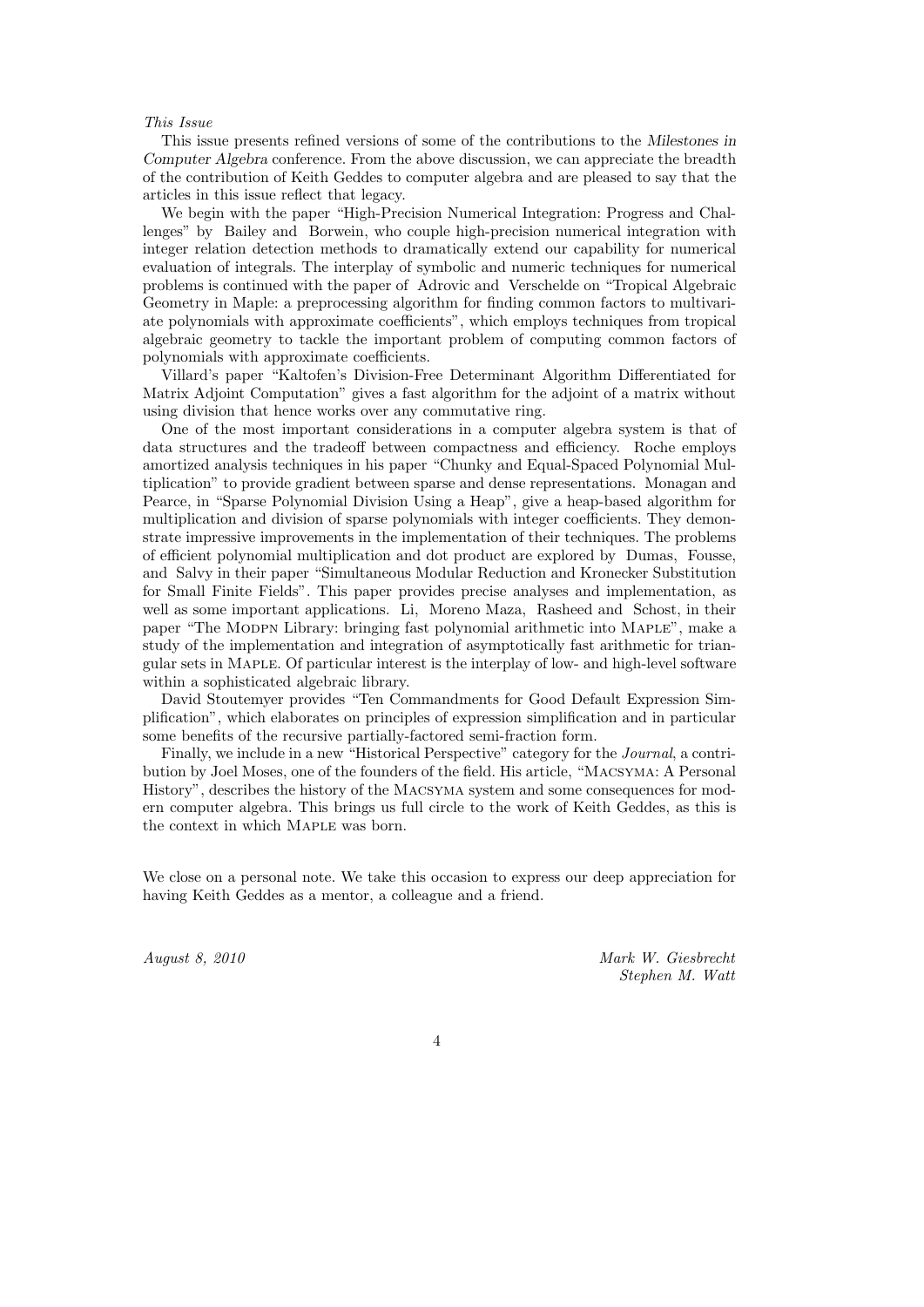## PhD Students of Keith Geddes

M. Olorunsola Afolabi (1979), Stephen M. Watt (1986), Stephen R. Czapor (1988), Trevor J. Smedley (1989), Masoud Kavian (1994 incomplete, deceased), Ha Quang Le (2003), Frederick W. Chapman (2003).

### Masters Students of Keith Geddes

S. Saxena (1976), H.J. Harrison (1976), S.C. Chan (1976), M.O. Afolabi (1976), V.F. Santos (1977), S. Nahar (1977), T.Y. Hou (1977), S.Y. Fan (1977), D.J. Allenger (1977), W.C.S. Wong (1978), C.K. Wong (1978), E.O. Omojokun (1978), E. Mohammed (1978), L.J. Makela (1978), C.A. Edwards (1978), K.F. O'Connor (1979), J.C. Li (1979), W.F.D. Leung (1979), K.C. Lam (1979), Y.P. Haw (1979), F.A. Akinniyi (1979), K.C. Ng (1980), H.Z. Yang (1982), P.C. McGeer (1982), B. Farrahi (1982), K.A. Friend (1983), R.K. Bell (1983), J.B. Chiasson (1984), G. Zou (1985), T.C. Chen (1985), T.J. Smedley (1987), L.Y. Stefanus (1988), B.A. Filliman (1988), S. Suarga (1992), K.W.W. Ma (1994), M. Kavian (1994), H.F.J. Chan (1996), T.J. Holly (1998), F.W. Chapman (1998), Ka-Wai Chan (1999), Wei Wei Zheng (2002), J. Taylor (2003), O. A. Carvajal (2004), Sauw Ming Liong (2004), T. Robinson (2005), Jingchi (Evan) Chen (2007), Xiang (Sophy) Wang (2008), J. Peasgood (2009).

## Bibliography

- [1] K.O. Geddes and J.C. Mason, Polynomial approximation by projections on the unit circle. SIAM J. Numer. Anal., 12 (1), Mar 1975, pp. 111-120.
- [2] K.O. Geddes, Chebyshev nodes for interpolation on a class of ellipses. Appears in Theory of Approximation, A.G. Law and B.N. Sahney (ed.), Academic Press, New York, 1976, pp. 155-170.
- [3] K.O. Geddes, Symbolic computation of recurrence equations for the Chebyshev series solution of linear ODE's. Proceedings of the 1977 MACSYMA User's Conference, Carl M. Andersen (ed.), University of California, Berkeley, CA, Jul 27-29, 1977, NASA CP-2012, pp. 405-423.
- [4] M.O. Afolabi and K.O. Geddes, Near-minimax interpolation of analytic functions on regular polygons. Proceedings of the Seventh Manitoba Conference on Numerical Math. and Computing, University of Manitoba, Sep 29 - Oct 1, 1977, pp. 163-176.
- [5] K.O. Geddes, Near-minimax polynomial approximation in an elliptical region. SIAM J. Numer. Anal., 15 (6), Dec 1978, pp. 1225-1233.
- [6] K.O. Geddes, Remark on Algorithm 424: Clenshaw-Curtis quadrature. ACM Trans. Math. Software, 5 (2), Jun 1979, p. 240.
- [7] K.O. Geddes, Symbolic computation of Padé approximants. ACM Trans. Math. Software, 5 (2), Jun 1979, pp. 218-233.
- [8] K.O. Geddes, Convergence behaviour of the Newton iteration for first-order differential equations. Appears in Symbolic and Algebraic Computation (Proceedings of EUROSAM'79), E.W. Ng (ed.), Springer-Verlag, Berlin, 1979, pp. 189-199.
- [9] K.O. Geddes, Block structure in the Chebyshev-Padé table. SIAM J. Numer. Anal., 18 (5), Oct 1981, pp. 844-861.
- [10] B.W. Char, K.O. Geddes, W.M. Gentleman and G.H. Gonnet, The design of Maple: A compact, portable and powerful computer algebra system. Appears in Computer Algebra
	- 5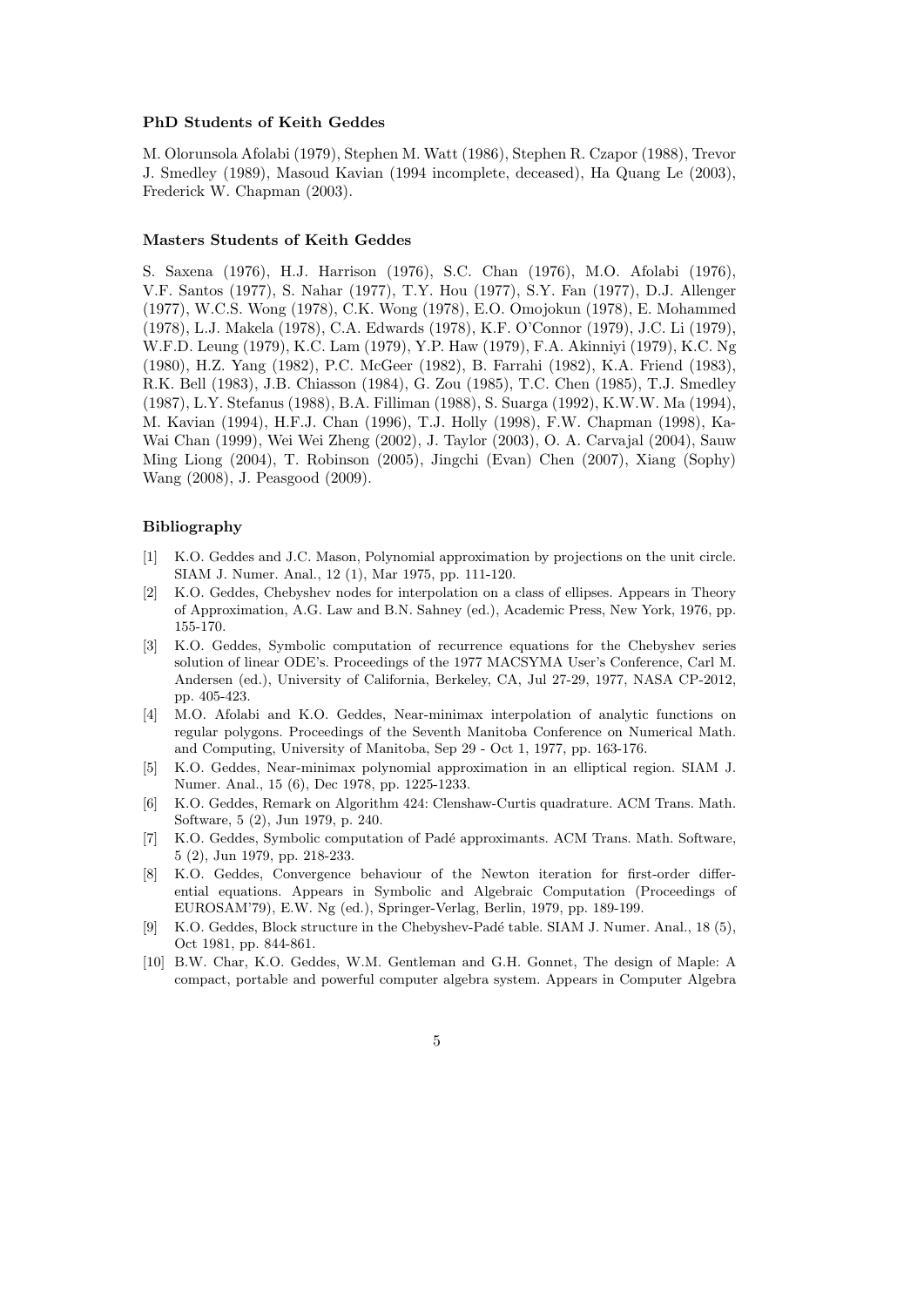(Proceedings of EUROCAL'83), J.A. van Hulzen (ed.), Lecture Notes in Computer Science, No. 162, Springer-Verlag, Berlin, 1983, pp. 101-115.

- [11] S.R. Czapor and K.O. Geddes, A comparison of algorithms for the symbolic computation of Pad´e approximants. Proceedings of EUROSAM'84, J. Fitch (ed.), Lecture Notes in Computer Science, No. 174, Springer-Verlag, Berlin, 1984, pp. 248-259.
- [12] B.W. Char, K.O. Geddes and G.H. Gonnet, GCDHEU: Heuristic polynomial GCD algorithm based on integer GCD computation. Extended abstract in Proceedings of EUROSAM'84, J. Fitch (ed.), Lecture Notes in Computer Science, No. 174, Springer-Verlag, Berlin, 1984, pp. 285-296.
- [13] B.W. Char, G.J. Fee, K.O. Geddes, G.H. Gonnet, M.B. Monagan and S.M. Watt, On the design and performance of the Maple system. Proceedings of the 1984 MACSYMA Users' Conference, V. Ellen Golden (ed.), General Electric, Schenectady, New York, 1984, pp. 199-219.
- [14] B.W. Char, G.J. Fee, K.O. Geddes, G.H. Gonnet and M.B. Monagan, A tutorial introduction to Maple. J. Symbolic Computation, 2 (2), Jun 1986, pp. 179-200.
- [15] B.W. Char, K.O. Geddes, G.H. Gonnet, B.J. Marshman and P.J. Ponzo, Computer algebra in the undergraduate mathematics classroom. Proceedings of SYMSAC'86, B.W. Char (ed.), ACM Press, New York, 1986, pp. 135-140.
- [16] S.R. Czapor and K.O. Geddes, On implementing Buchberger's algorithm for Groebner bases. Proceedings of SYMSAC'86, B.W. Char (ed.), ACM Press, New York, 1986, pp. 233-238.
- [17] K.O. Geddes, Numerical integration in a symbolic context. Proceedings of SYMSAC'86, B.W. Char (ed.), ACM Press, New York, 1986, pp. 185-191.
- [18] B.W. Char, K.O. Geddes and G.H. Gonnet, GCDHEU: Heuristic polynomial GCD algorithm based on integer GCD computation. J. Symbolic Computation, 7, 1989, pp. 31-48.
- [19] K.O. Geddes, G.H. Gonnet and T.J. Smedley, Heuristic methods for operations with algebraic numbers. Appears in Symbolic and Algebraic Computation, P. Gianni (ed.), Lecture Notes in Computer Science, No. 358, Springer-Verlag, Berlin, 1989, pp. 475-480.
- [20] K.O. Geddes and G.H. Gonnet, A new algorithm for computing symbolic limits using hierarchical series. Appears in Symbolic and Algebraic Computation, P. Gianni (ed.), Lecture Notes in Computer Science, No. 358, Springer-Verlag, Berlin, 1989, pp. 490-495.
- [21] K.O. Geddes and T.C. Scott, Recipes for classes of definite integrals involving exponentials and logarithms. Computers and Mathematics, E. Kaltofen and S.M. Watt (ed.), Springer-Verlag, New York, 1989, pp. 192-201.
- [22] K.O. Geddes and L.Y. Stefanus, On the Risch-Norman integration method and its implementation in Maple. Proceedings of ISSAC'89, ACM Press, New York, 1989, pp. 212-217.
- [23] T.C. Scott, R.A. Moore, G.J. Fee, M.B. Monagan, G. Labahn and K.O. Geddes, Perturbative Solutions of Quantum Mechanical Problems by Symbolic Computation: A review. Int. J. Mod. Phys. C, 1, 1990, pp. 53-76.
- [24] K.O. Geddes, M.L. Glasser, R.A. Moore and T.C. Scott, Evaluation of classes of definite integrals involving elementary functions via differentiation of special functions. Applicable Algebra in Engineering, Communication and Computing, 1 (2), Nov 1990, pp. 149-165.
- [25] K.O. Geddes, Numerical integration using symbolic analysis. MapleTech (The Maple Technical Newsletter), Issue 6, Fall 1991, pp. 8-17.
- [26] K.O. Geddes and G.J. Fee, Hybrid symbolic-numeric integration in Maple. Proceedings of ISSAC'92, P.S. Wang (ed.), ACM Press, New York, 1992, pp. 36-41.
- [27] K.O. Geddes, S.R. Czapor and G. Labahn, Algorithms for Computer Algebra. Kluwer
	- 6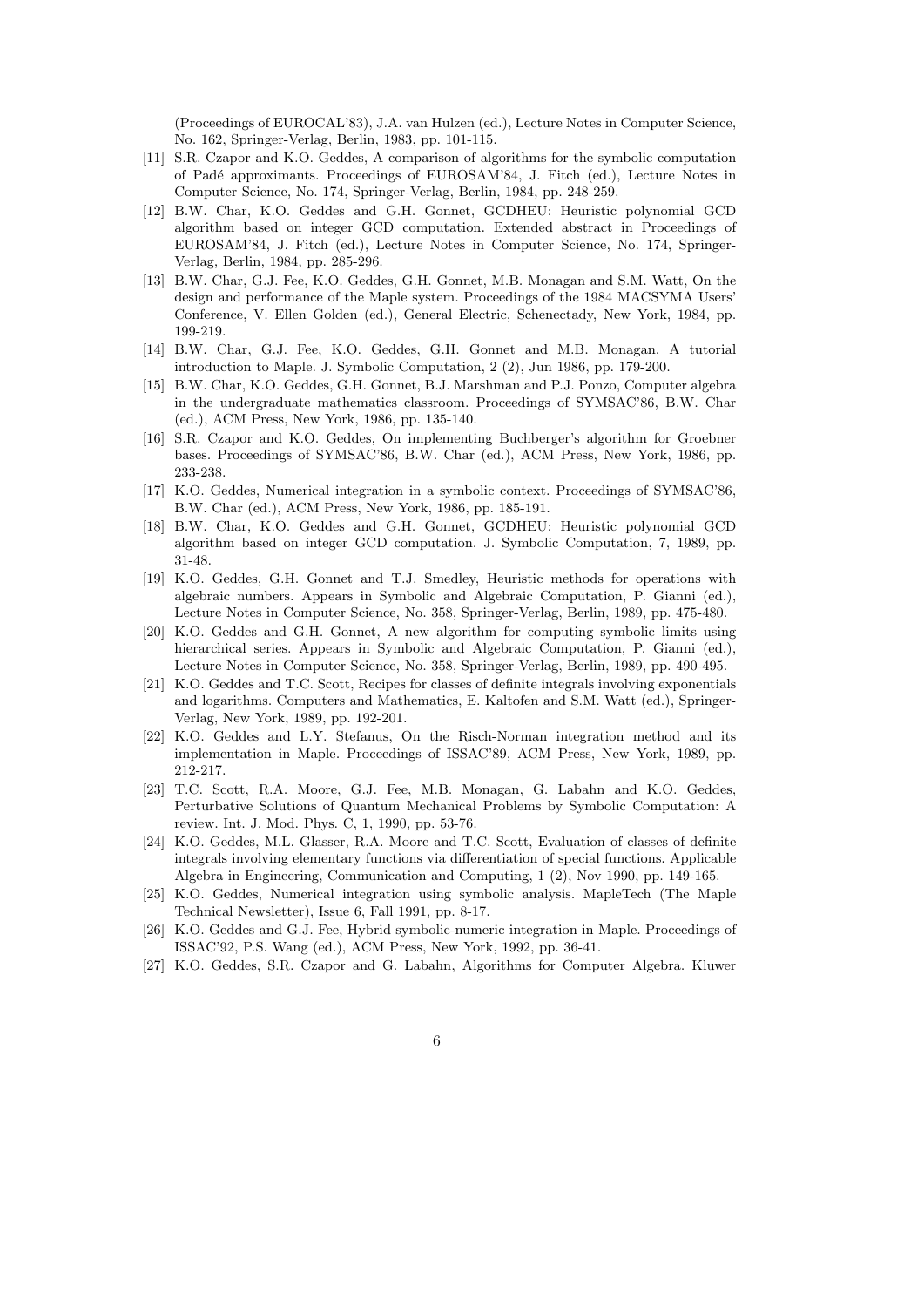Academic Publishers, Boston, 1992, 585 pages.

- [28] T.C. Scott, Y.B. Band and K.O. Geddes, Recipes for solving broad classes of definite integrals and applications. MapleTech (The Maple Technical Newsletter), Issue 10, Fall 1993, pp. 19-27.
- [29] K.O. Geddes, A package for numerical approximation. MapleTech (The Maple Technical Newsletter), Issue 10, Fall 1993, pp. 28-36.
- [30] K.O. Geddes, Hybrid symbolic-numeric algorithms for scientific and engineering problem solving. CD-ROM Proceedings of SEAM'95 (Scientific and Engineering Applications of the Macintosh), MacSciTech, Worcester, MA, 1995, 34 pages.
- [31] M. Kavian, R.G. McLenaghan and K.O. Geddes, Mapletensor: A new system for performing indicial and component tensor calculations by computer. Proceedings of the 14th International Conference on General Relativity and Gravitation, Florence, Italy, 1995.
- [32] M. Kavian, R.G. McLenaghan and K.O. Geddes, Mapletensor: A new system for performing indicial and component tensor calculations by computer. Proceedings of the 7th Marcel Grossman Conference, World Scientific, Singapore, 1995.
- [33] K.O. Geddes and G. Labahn, The Maple computer algebra system. Appears in Innovative Use of Technology for Teaching and Research in Mathematics (Proceedings of The First Asian Technology Conference in Mathematics, Dec 1995), The Association of Mathematics Educators, Singapore, 1995, pp. 367-376.
- [34] K.O. Geddes and G. Labahn, Symbolic and numeric integration in Maple. Appears in Innovative Use of Technology for Teaching and Research in Mathematics (Proceedings of The First Asian Technology Conference in Mathematics, Dec 1995), The Association of Mathematics Educators, Singapore, 1995, pp. 377-386.
- [35] M. Kavian, R.G. McLenaghan and K.O. Geddes, MapleTensor: Progress report on a new system for performing indicial and component tensor calculations using symbolic computation. Proceedings of ISSAC'96, Lakshman Y.N. (ed.), ACM Press, New York, 1996, pp. 204-211.
- [36] M. Kavian, R.G. McLenaghan and K.O. Geddes, MapleTensor: A new system for performing indicial and component tensor calculations by computer. Fields Institute Comm., 15, 1997, pp. 269-272.
- [37] M. Kavian, R.G. McLenaghan and K.O. Geddes, Application of genetic algorithms to the algebraic simplification of tensor polynomials. Proceedings of ISSAC'97, W.W. Kuechlin (ed.), ACM Press, New York, 1997, pp. 93-100.
- [38] K.O. Geddes, Symbolic math and the hybrid symbolic-numeric paradigm in scientific computation. Proceedings of the International Conference on Computational Mathematics, Bangkok, Thailand, Dec 1997.
- [39] K.O. Geddes, Generating numerical ODE formulas via a symbolic calculus of divided differences. SIGSAM Bulletin: Communications on Computer Algebra, 33 (2), 1999, pp. 29-42.
- [40] K.O. Geddes, Hybrid symbolic-numeric methods applied to definite integrals and ODEs. Appears in Applications of Computer Algebra (Proceedings of the International Symposium on Applications of Computer Algebra, Kolhapur, India, Oct 2000), R. Akerkar (ed.), Allied Publishers Ltd, Mumbai, 2001, pp. 85-108.
- [41] K.O. Geddes, Algorithms for indefinite and definite integration in Maple. Appears in Applications of Computer Algebra (Proceedings of the International Symposium on Applications of Computer Algebra, Kolhapur, India, Oct 2000), R. Akerkar (ed.), Allied Publishers Ltd, Mumbai, 2001, pp. 51-84.
- [42] K.O. Geddes and H.Q. Le, An algorithm to compute the minimal telescopers for rational functions (Differential-integral case). International Congress of Mathematical Software, A.M. Cohen, X. Gao, N. Takayama (ed.), World Scientific, 2002, pp. 453-463.
	- 7